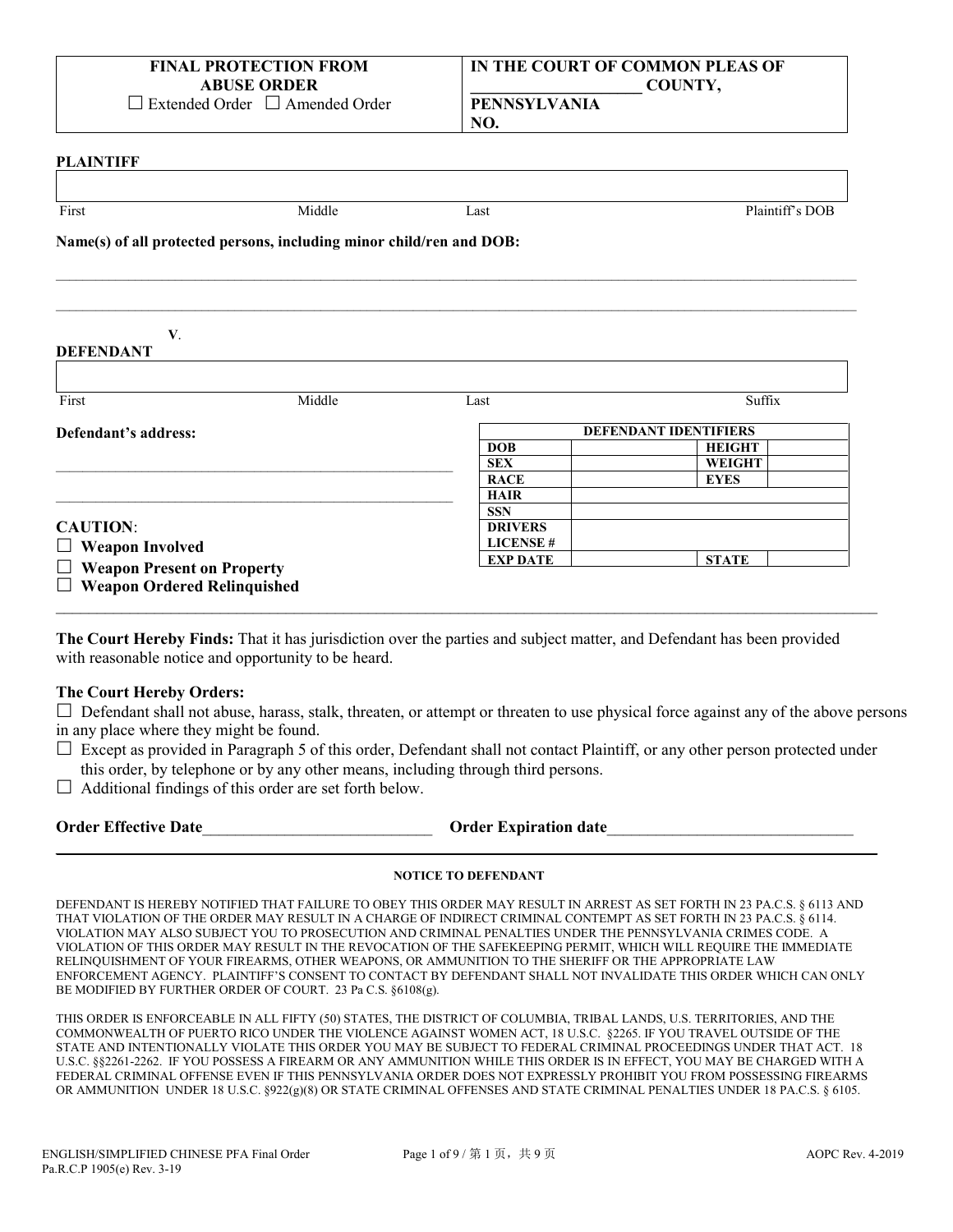| 受虐保护最终               | 郡<br>亚州<br>冝<br>夕洗尼<br>w |
|----------------------|--------------------------|
| 保护令                  | 民事诉讼法庭                   |
| 修正令<br>延长令<br>$\sim$ | 编号                       |

原告

| 夕<br>⊢ | 中间名<br>$\cdots$ | <br>灴 | 生日期<br>$\overline{\phantom{a}}$<br>ノハ |
|--------|-----------------|-------|---------------------------------------|

 $\mathcal{L}_\mathcal{L} = \{ \mathcal{L}_\mathcal{L} = \{ \mathcal{L}_\mathcal{L} = \{ \mathcal{L}_\mathcal{L} = \{ \mathcal{L}_\mathcal{L} = \{ \mathcal{L}_\mathcal{L} = \{ \mathcal{L}_\mathcal{L} = \{ \mathcal{L}_\mathcal{L} = \{ \mathcal{L}_\mathcal{L} = \{ \mathcal{L}_\mathcal{L} = \{ \mathcal{L}_\mathcal{L} = \{ \mathcal{L}_\mathcal{L} = \{ \mathcal{L}_\mathcal{L} = \{ \mathcal{L}_\mathcal{L} = \{ \mathcal{L}_\mathcal{$ 

### 所有受保护人(包括未成年儿童)的姓名及出生日期:

| 被告                | 诉   |        |        |
|-------------------|-----|--------|--------|
|                   |     |        |        |
| 名                 | 中间名 | 姓      | 姓名后缀   |
| 被告地址:             |     |        | 被告身份特征 |
|                   |     | 出生日期   | 身高     |
|                   |     | 性别     | 体重     |
|                   |     | 种族     | 眼睛颜色   |
|                   |     | 头发颜色   |        |
|                   |     | 社会安全号码 |        |
| 警告:               |     | 驾驶执照号码 |        |
| □ 涉及武器            |     | 失效日期   | 州      |
| 该物业处有武器<br>$\Box$ |     |        |        |
| □ 命令应缴武器已被上缴      |     |        |        |

本法庭在此裁定:本庭对双方当事人和诉讼标的具有有司法管辖权,且被告已得到合理通知以及被听讯的机会。

 $\mathcal{L}_\mathcal{L} = \mathcal{L}_\mathcal{L} = \mathcal{L}_\mathcal{L} = \mathcal{L}_\mathcal{L} = \mathcal{L}_\mathcal{L} = \mathcal{L}_\mathcal{L} = \mathcal{L}_\mathcal{L} = \mathcal{L}_\mathcal{L} = \mathcal{L}_\mathcal{L} = \mathcal{L}_\mathcal{L} = \mathcal{L}_\mathcal{L} = \mathcal{L}_\mathcal{L} = \mathcal{L}_\mathcal{L} = \mathcal{L}_\mathcal{L} = \mathcal{L}_\mathcal{L} = \mathcal{L}_\mathcal{L} = \mathcal{L}_\mathcal{L}$ 

### 本法庭在此判决:

- 被告不得在可能找到上述任何人的任何地方对其进行虐待、骚扰、跟踪、威胁或企图或威胁使用武力。
- 除了本判决第 5 项中所允许的与未成年子女的接触外,被告不得通过电话或是其他任何方式,包括通过第三方,与原告或 本判决中所保护的其他任何人接触。
- 本判决其他裁定如下:

| 判决生效日<br> 期<br>. | 女日期<br>- MANU<br>---<br>. . |
|------------------|-----------------------------|
|                  |                             |

#### 被告须知

在此通知被告,根据 23 Pa.C.S.§6113,不遵守本判决可导致被捕,以及根据 23 Pa.C.S.§6114,违反本判决可能导致以间接蔑视法庭刑事罪的指控。根据宾夕法 尼亚州刑事法令,违反判决还可以使您受到公诉及刑事惩罚。违反本判决还可以导致保管许可证的撤销,这将要求您立即将枪支、其他武器及弹药上缴给法警 或相关执法机构。原告同意被告与其接触并不能使本判决失效,本判决惟有提交以此为目的适当的法庭文件方得修改,并需得到法庭进一步判决。23 Pa.C.S.§6108。

根据《防止暴力虐待妇女法案》,本判决在全美五十(50)州、哥伦比亚特区、部落属地、联邦领土以及波多黎各皆可执行。如果您旅行到外州并有意违反本 判决,根据该法案,您有可能被联邦刑事起诉。18 U.S.C. §2261-2262。在本判决有效期间,如果您持有枪支或任何弹药,即使这份宾夕法尼亚州判决没有明确 禁止您持有枪支或弹药,根据 18 U.S.C. §922(g)(8), 您仍有可能被控违反联邦刑事法律, 或根据 18 PA.C.S. § 6105, 受到州内指控及惩罚。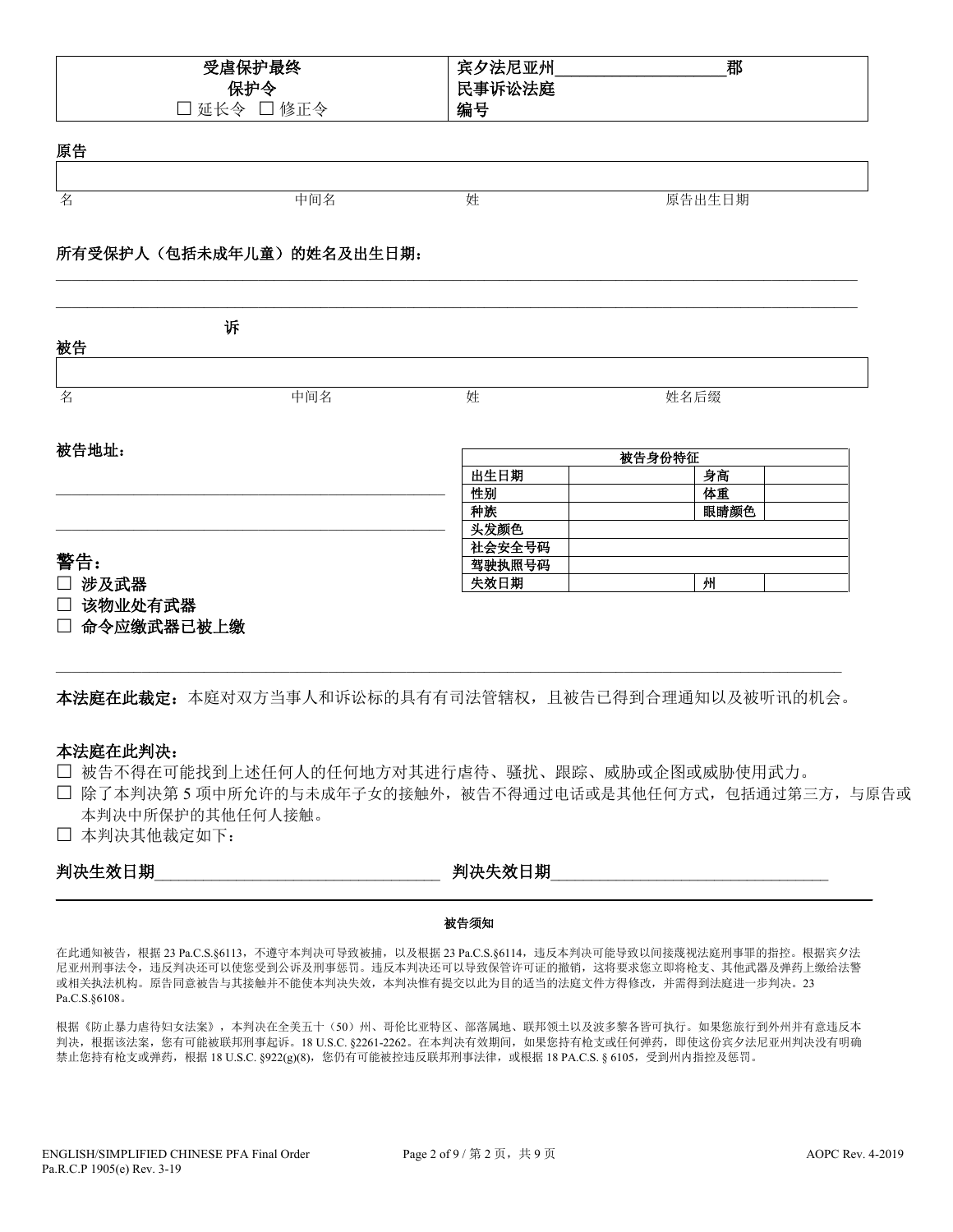# **FINAL PROTECTION FROM ABUSE ORDER**  受虐保护最终保护令

|                                                                                                                                                                   | <b>CHECK ALL THAT APPLY:</b><br>Plaintiff or Protected Person(s) is/are:                                                                                                                                             |             | 勾选所有适用项:<br>原告或受保护人为:                                                                                                                                                                                                                                                                                                                         |
|-------------------------------------------------------------------------------------------------------------------------------------------------------------------|----------------------------------------------------------------------------------------------------------------------------------------------------------------------------------------------------------------------|-------------|-----------------------------------------------------------------------------------------------------------------------------------------------------------------------------------------------------------------------------------------------------------------------------------------------------------------------------------------------|
|                                                                                                                                                                   | $\square$ spouse or former spouse of Defendant                                                                                                                                                                       |             | □ 被告的配偶或前配偶                                                                                                                                                                                                                                                                                                                                   |
|                                                                                                                                                                   | $\Box$ parent of a child with Defendant                                                                                                                                                                              |             | 口 被告子女的父母                                                                                                                                                                                                                                                                                                                                     |
|                                                                                                                                                                   | $\Box$ current or former sexual or intimate partner with Defendant                                                                                                                                                   |             | 口 被告现在或以前的性伴侣或亲密同伴                                                                                                                                                                                                                                                                                                                            |
|                                                                                                                                                                   | $\Box$ child of Plaintiff                                                                                                                                                                                            |             | 口 原告子女                                                                                                                                                                                                                                                                                                                                        |
|                                                                                                                                                                   | $\Box$ child of Defendant                                                                                                                                                                                            |             | □ 被告子女                                                                                                                                                                                                                                                                                                                                        |
|                                                                                                                                                                   | $\Box$ family member related by blood (consanguinity) to<br>Defendant                                                                                                                                                |             | 口 与被告有血缘关系(血亲)的亲属                                                                                                                                                                                                                                                                                                                             |
|                                                                                                                                                                   | $\Box$ family member related by marriage or affinity to<br>Defendant                                                                                                                                                 |             | 口 与被告有婚姻或姻亲关系的亲属                                                                                                                                                                                                                                                                                                                              |
|                                                                                                                                                                   | $\Box$ sibling (person who shares parenthood) of Defendant                                                                                                                                                           |             | 口 被告的兄弟姐妹(有共同父母)                                                                                                                                                                                                                                                                                                                              |
| Defendant was served, in accordance with Pa. R.C.P. No.<br>1930.4 and provided notice of the time, date, and location of<br>the hearing scheduled in this matter. |                                                                                                                                                                                                                      |             | 根据 Pa.R.C.P.No 第 1930.4, 向被告送达并提供了为此案所安<br>排的听证会的时间、日期和地点。                                                                                                                                                                                                                                                                                    |
|                                                                                                                                                                   | AND NOW, this $\_\_\_$ day of $\_\_\_\_$ , 20, the court<br>having jurisdiction over the parties and the subject matter, it<br>is ORDERED, ADJUDGED, AND DECREED as follows:<br>This order is entered by (check one) |             | <b>现在</b> , 即 20 年 月 日, 鉴于本庭对双方及诉讼<br>标的具有司法管辖权,特此判决、裁定并宣判如下:<br>此判决由以下提出 (勾选一项)                                                                                                                                                                                                                                                              |
|                                                                                                                                                                   | By Agreement<br>ц                                                                                                                                                                                                    | □           | 根据协议                                                                                                                                                                                                                                                                                                                                          |
|                                                                                                                                                                   | By Agreement without an admission<br>ப                                                                                                                                                                               | □           | 根据协议但无认罪                                                                                                                                                                                                                                                                                                                                      |
|                                                                                                                                                                   | After a hearing and decision by the court<br>□                                                                                                                                                                       | □           | 经听证后并由法庭判决                                                                                                                                                                                                                                                                                                                                    |
|                                                                                                                                                                   | After Hearing at which defendant was not present, despite<br>□<br>proper service being made                                                                                                                          | $\Box$<br>□ | 经被告未出席的听证会, 即使提供了适当的服务<br>经默认                                                                                                                                                                                                                                                                                                                 |
|                                                                                                                                                                   | By Default<br>$\Box$                                                                                                                                                                                                 |             |                                                                                                                                                                                                                                                                                                                                               |
|                                                                                                                                                                   | Without regard as to how this order was entered, this is a<br>final order of court subject to full enforcement pursuant to<br>the Protection from Abuse Act.                                                         |             | 此判决令为法庭最终判决, 无论本判决是如何提出, 根据<br>《受虐保护法案》具有完全执法效力。                                                                                                                                                                                                                                                                                              |
|                                                                                                                                                                   | Note: Space is provided to allow for 1) the court's general<br>findings of abuse; 2) inclusion of the terms under which<br>the order was entered (e.g. that the order was entered with                               |             | 注: 提供空间以供 1) 法院对虐待的一般调查结果, 2) 包<br>$\triangle$ T $\vee$ + $\perp$ $\perp$ $\perp$ $\perp$ $\perp$ $\perp$ $\perp$ $\perp$ $\perp$ $\perp$ $\perp$ $\perp$ $\perp$ $\perp$ $\perp$ $\perp$ $\perp$ $\perp$ $\perp$ $\perp$ $\perp$ $\perp$ $\perp$ $\perp$ $\perp$ $\perp$ $\perp$ $\perp$ $\perp$ $\perp$ $\perp$ $\perp$ $\perp$ $\perp$ $\$ |

the order was entered (e.g., that the order was entered with the consent of the parties, or that Defendant, though properly served, failed to appear for the hearing, or the reasons why the plaintiff's request for a final PFA order was denied); or 3) information that may be helpful to law enforcement (e.g., whether a firearm or other weapon was involved in the incident of abuse or whether Defendant is believed to be armed and dangerous).

Plaintiff's request for a final protection order is denied.

OR

Plaintiff's request for a final protection order is granted.

是: 2) 包 含下达的判决条款(例如,此判决的下达是基于各方的一致 同意, 或即使提供了适当的服务, 被告未出席听证会, 或驳 回原告最终保护令的原因); 3)可能有助于执法的信息

(例如,虐待事件中是否涉及枪支或其他武器,或被告是否 持有武器并且危险的)。

驳回原告对最终保护令的请求。

准予原告对最终保护令的请求

或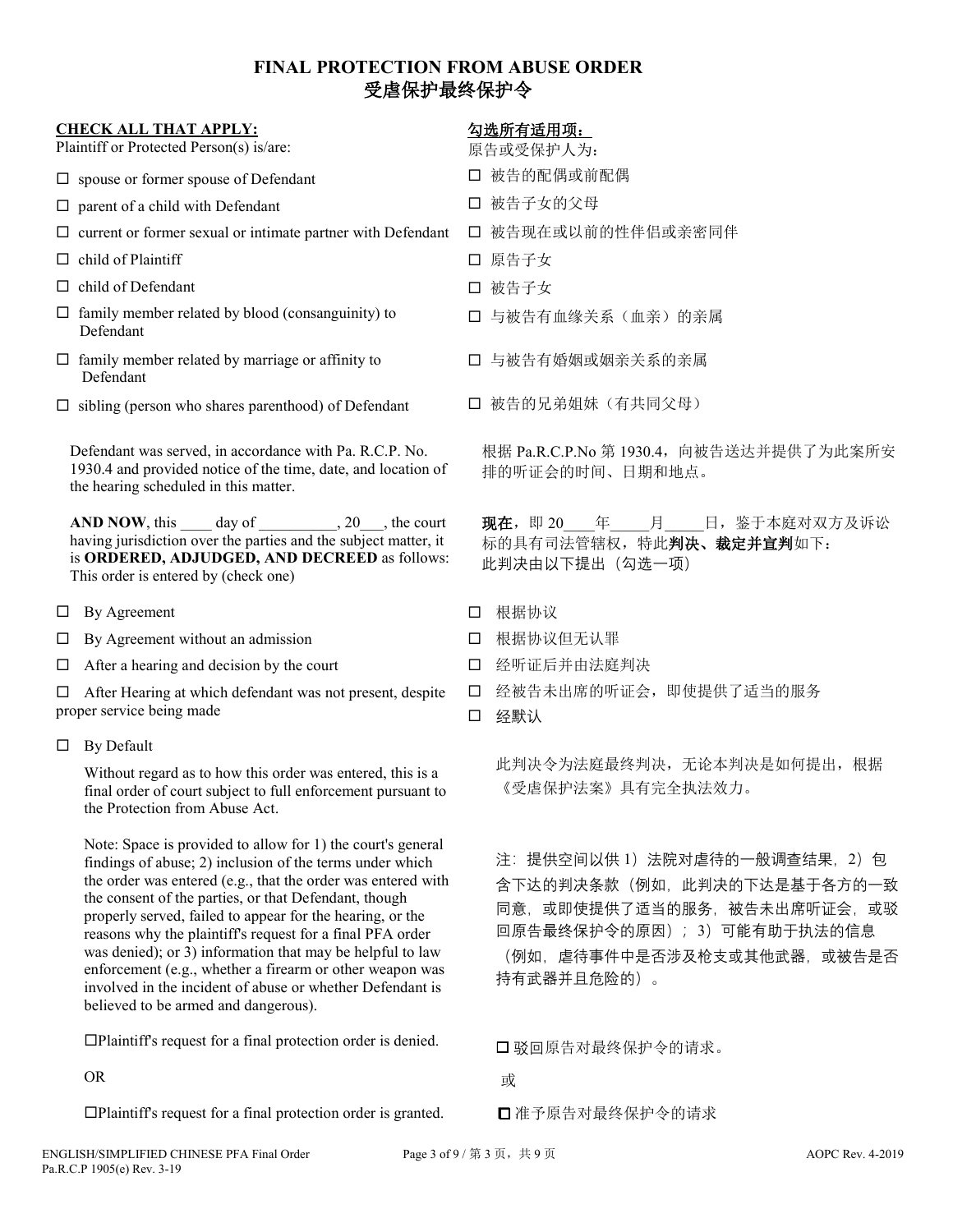- $\Box$  1. Defendant shall not abuse, stalk, harass, threaten, or attempt or threaten to use physical force against Plaintiff or any other protected person in any place where they might be found.
- $\square$  2. Defendant is completely evicted and excluded from the residence at

 $\mathcal{L}_\text{max}$  and  $\mathcal{L}_\text{max}$  and  $\mathcal{L}_\text{max}$  and  $\mathcal{L}_\text{max}$  and  $\mathcal{L}_\text{max}$ *(Non-confidential address from which Defendant is excluded)*

or any other residence where Plaintiff or any other person protected under this order may live. Exclusive possession of the residence is granted to Plaintiff. Defendant shall have no right or privilege to enter or be present on the premises of Plaintiff or any other person protected under this order.

 $\mathcal{L}_\text{max}$  and  $\mathcal{L}_\text{max}$  and  $\mathcal{L}_\text{max}$  and  $\mathcal{L}_\text{max}$  and  $\mathcal{L}_\text{max}$ 

 $\Box$  On

 $\_$  , and the set of the set of the set of the set of the set of the set of the set of the set of the set of the set of the set of the set of the set of the set of the set of the set of the set of the set of the set of th *(Date and time)*  $\_$  ,  $\_$  ,  $\_$  ,  $\_$  ,  $\_$  ,  $\_$  ,  $\_$  ,  $\_$  ,  $\_$  ,  $\_$  ,  $\_$  ,  $\_$  ,  $\_$  ,  $\_$  ,  $\_$  ,  $\_$ 

Defendant may enter the residence to retrieve his/her clothing and other personal effects, provided that Defendant is in the company of a law enforcement officer or sheriff when such retrieval is made and (insert any other conditions):

\_\_\_\_\_\_\_\_\_\_\_\_\_\_\_\_\_\_\_\_\_\_\_\_\_\_\_\_\_\_\_\_\_\_\_\_\_\_\_\_\_\_\_

 $\square$  3. Except as provided in Paragraph 5 of this order, Defendant is prohibited from having ANY CONTACT with Plaintiff, either directly or indirectly, or any other person protected under this order, at any location, including but not limited to any contact at Plaintiff's school, business, or place of employment. Defendant is specifically ordered to stay away from the following locations for the duration of this order:\_\_\_\_\_\_\_\_\_\_\_\_\_\_\_\_\_\_\_\_\_\_\_\_\_\_\_\_\_\_\_\_\_\_\_\_\_\_\_\_\_

 $\mathcal{L}_\text{max}$  , and the set of the set of the set of the set of the set of the set of the set of the set of the set of the set of the set of the set of the set of the set of the set of the set of the set of the set of the  $\mathcal{L}_\text{max}$  and  $\mathcal{L}_\text{max}$  and  $\mathcal{L}_\text{max}$  and  $\mathcal{L}_\text{max}$  and  $\mathcal{L}_\text{max}$ \_\_\_\_\_\_\_\_\_\_\_\_\_\_\_\_\_\_\_\_\_\_\_\_\_\_\_\_\_\_\_\_\_\_\_\_\_\_\_\_\_\_\_\_\_\_

 $\Box$  4. Except as provided in Paragraph 5 of this order, Defendant shall not contact Plaintiff, either directly or indirectly, or any other person protected under this order, by telephone or by any other means, including through third persons.

 $\square$  5. Temporary custody of the minor children, [NAMES OF THE CHILDREN SUBJECT TO THE PROVISION OF THIS PARAGRAPH]

 $\mathcal{L}_\mathcal{L} = \{ \mathcal{L}_\mathcal{L} = \{ \mathcal{L}_\mathcal{L} = \{ \mathcal{L}_\mathcal{L} = \{ \mathcal{L}_\mathcal{L} = \{ \mathcal{L}_\mathcal{L} = \{ \mathcal{L}_\mathcal{L} = \{ \mathcal{L}_\mathcal{L} = \{ \mathcal{L}_\mathcal{L} = \{ \mathcal{L}_\mathcal{L} = \{ \mathcal{L}_\mathcal{L} = \{ \mathcal{L}_\mathcal{L} = \{ \mathcal{L}_\mathcal{L} = \{ \mathcal{L}_\mathcal{L} = \{ \mathcal{L}_\mathcal{$  $\mathcal{L}_\text{max}$  and  $\mathcal{L}_\text{max}$  and  $\mathcal{L}_\text{max}$  and  $\mathcal{L}_\text{max}$ 

| shall be as follows:  |
|-----------------------|
| Check all that apply: |
| ப                     |

\_\_\_\_\_\_\_\_\_\_\_\_\_\_\_\_\_\_\_\_\_\_\_\_\_\_\_\_\_\_\_\_\_\_\_\_\_\_\_\_\_\_\_\_\_ *(State to whom primary physical custody is awarded; state terms of partial custody or visitation, if any)*

 1. 被告不得在原告或其他任何受保护人士可能出现的地方对 其进行虐待、跟踪、骚扰、威胁或企图或威胁使用武力。

2. 被告被完全逐出并排除下列住所

 $\mathcal{L}_\text{max}$  and  $\mathcal{L}_\text{max}$  and  $\mathcal{L}_\text{max}$  and  $\mathcal{L}_\text{max}$  and  $\mathcal{L}_\text{max}$ (被告被驱逐出的非保密地址)  $\overline{\mathcal{L}}$  , and the set of the set of the set of the set of the set of the set of the set of the set of the set of the set of the set of the set of the set of the set of the set of the set of the set of the set of the s

或原告或其他任何受到本判决保护人士可能居住的任何其他 住所。该住所的独占权归原告所有。被告没有权利或特权进 入或出现在原告或其他任何受到本判决保护人士的物业内。

于

\_\_\_\_\_\_\_\_\_\_\_\_\_\_\_\_\_\_\_\_\_\_\_\_\_\_\_\_\_\_\_\_\_\_\_\_\_\_\_\_\_\_\_\_\_\_\_ (日期及时间) \_\_\_\_\_\_\_\_\_\_\_\_\_\_\_\_\_\_\_\_\_\_\_\_\_\_\_\_\_\_\_\_\_\_\_\_\_\_\_\_\_\_\_\_\_\_\_

被告可进入该住所提取他/她的衣物及其他个人物品, 但这种提取行为发生时,被告必须有执法警官或法警陪 同\_\_\_\_\_\_\_\_\_\_\_\_\_\_\_\_\_\_\_\_\_\_\_\_\_\_\_\_\_\_\_\_\_\_\_\_\_\_\_\_\_\_\_\_\_

\_\_\_\_\_\_\_\_\_\_\_\_\_\_\_\_\_\_\_\_\_\_\_\_\_\_\_\_\_\_\_\_\_\_\_\_\_\_\_\_\_\_\_\_\_\_\_

 3. 除了本判决中第五段条款所述,严禁被告与原告或任何 其他受本判决保护的人士在任何地点,有任何直接或间 接的接触,这包括但不限于在原告学校、营业或聘雇地 点的任何接触。特明令被告在本判决有效期间禁足以下 地点:

 $\mathcal{L}_\text{max}$  , and the set of the set of the set of the set of the set of the set of the set of the set of the set of the set of the set of the set of the set of the set of the set of the set of the set of the set of the \_\_\_\_\_\_\_\_\_\_\_\_\_\_\_\_\_\_\_\_\_\_\_\_\_\_\_\_\_\_\_\_\_\_\_\_\_\_\_\_\_\_\_\_\_\_\_\_\_\_  $\mathcal{L}_\text{max}$  and  $\mathcal{L}_\text{max}$  and  $\mathcal{L}_\text{max}$  and  $\mathcal{L}_\text{max}$  and  $\mathcal{L}_\text{max}$ 

 4. 除了本判决中第五段条款所述,被告不得通过电话或其 他方式、包括通过第三方,与原告或其他任何受本判决 保护的人士有直接或间接的接触。

\_\_\_\_\_\_\_\_\_\_\_\_\_\_\_\_\_\_\_\_\_\_\_\_\_\_\_\_\_\_\_\_\_\_\_\_\_\_\_\_\_\_\_\_\_

\_\_\_\_\_\_\_\_\_\_\_\_\_\_\_\_\_\_\_\_\_\_\_\_\_\_\_\_\_\_\_\_\_\_\_\_\_\_\_\_\_\_\_\_\_

 5. 未成年子女的临时监护人 [受本条款保护的儿童的姓名]

| 如下所示:        |  |
|--------------|--|
| 勾选所有适用项:     |  |
| $\mathbf{I}$ |  |

 $\mathcal{L}_\mathcal{L}$  , which is a set of the set of the set of the set of the set of the set of the set of the set of the set of the set of the set of the set of the set of the set of the set of the set of the set of the set of (说明主要生活监护权授予何人;如适用,说明部分监护权或探 望权的条件)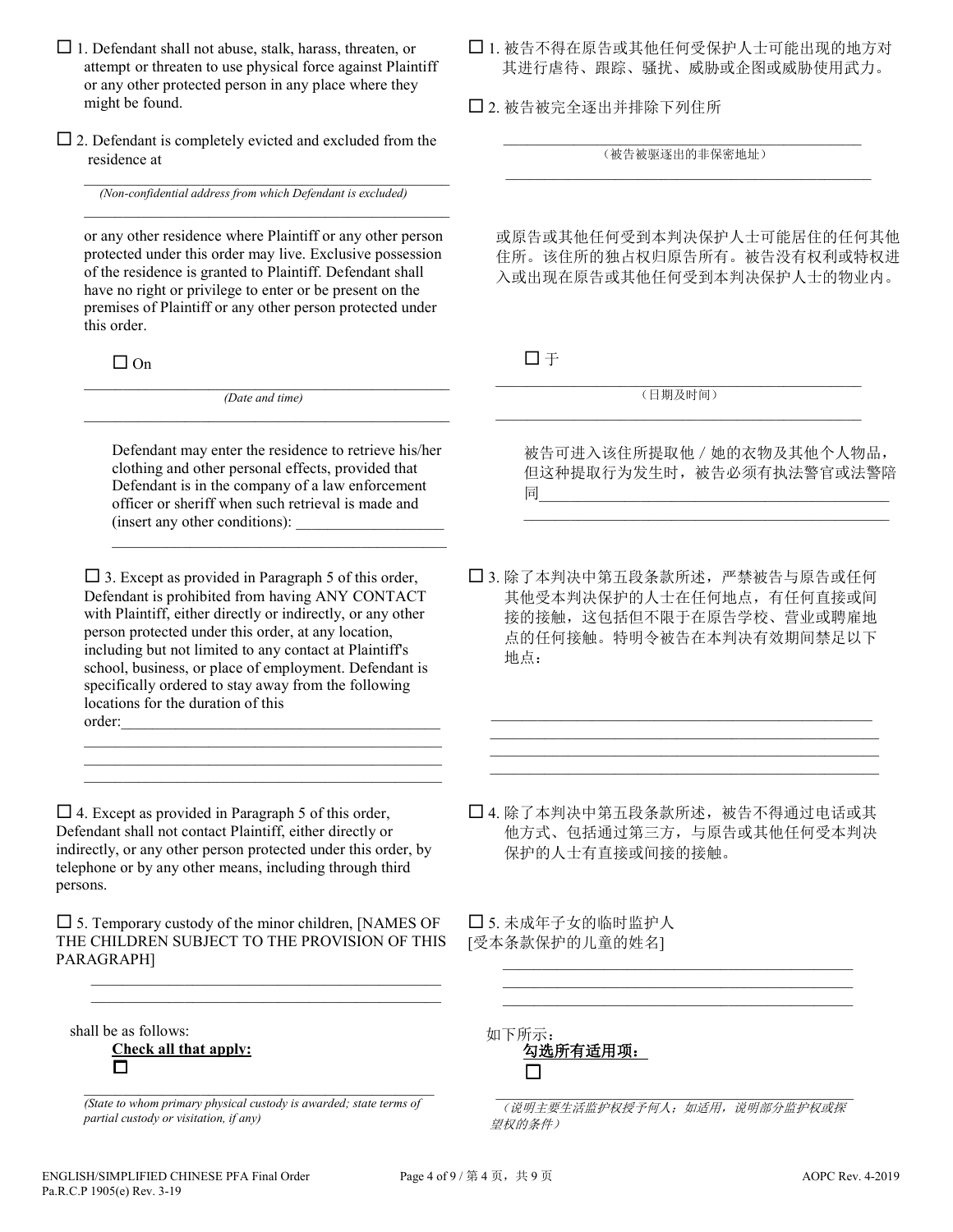\_\_\_\_\_\_\_\_\_\_\_\_\_\_\_\_\_\_\_\_\_\_\_\_\_\_\_\_\_\_\_\_\_\_\_\_\_\_\_\_\_\_\_\_\_  $\Box$  There is a current custody order as to the children of the parties:

 $\mathcal{L}_\text{max}$  and  $\mathcal{L}_\text{max}$  and  $\mathcal{L}_\text{max}$  and  $\mathcal{L}_\text{max}$  and  $\mathcal{L}_\text{max}$ \_\_\_\_\_\_\_\_\_\_\_\_\_\_\_\_\_\_\_\_\_\_\_\_\_\_\_\_\_\_\_\_\_\_\_\_\_\_\_\_\_\_\_\_\_

 $\mathcal{L}_\text{max}$  and  $\mathcal{L}_\text{max}$  and  $\mathcal{L}_\text{max}$  and  $\mathcal{L}_\text{max}$  and  $\mathcal{L}_\text{max}$ *(County Court and docket number)*

 $\Box$  A custody petition is pending.  $\Box$  A hearing is scheduled for

 $\mathcal{L}_\text{max}$  and  $\mathcal{L}_\text{max}$  and  $\mathcal{L}_\text{max}$  and  $\mathcal{L}_\text{max}$  and  $\mathcal{L}_\text{max}$ *(Date, time and location)*

#### $\square$  THIS ORDER SHALL NOT SUPERSEDE THE CURRENT CUSTODY ORDER

#### $\Box$  THIS ORDER SUPERSEDES ANY PRIOR ORDER RELATING TO CHILD CUSTODY

The custody provisions of Paragraph 5 of this order are temporary. Either party may initiate custody proceedings pursuant to the custody statute at 23 Pa.C.S. §§ 5321— 5340. Any valid custody order entered after the final Protection From Abuse order supersedes the custody provisions of this order.

 $\square$  6. FIREARMS, OTHER WEAPONS, OR AMMUNITION **RESTRICTIONS** 

#### **Check all that apply:**

 $\square$  Defendant is prohibited from possessing or acquiring any firearms for the duration of this order.

 $\square$  Defendant shall relinquish to the sheriff or the appropriate law enforcement agency the following firearm licenses owned or possessed by Defendant:

\_\_\_\_\_\_\_\_\_\_\_\_\_\_\_\_\_\_\_\_\_\_\_\_\_\_\_\_\_\_\_\_\_\_\_\_\_\_\_\_\_\_\_\_\_ \_\_\_\_\_\_\_\_\_\_\_\_\_\_\_\_\_\_\_\_\_\_\_\_\_\_\_\_\_\_\_\_\_\_\_\_\_\_\_\_\_\_\_\_\_  $\mathcal{L}_\text{max}$  and  $\mathcal{L}_\text{max}$  and  $\mathcal{L}_\text{max}$  and  $\mathcal{L}_\text{max}$  and  $\mathcal{L}_\text{max}$ 

 $\square$  Defendant is directed to relinquish to the sheriff or the appropriate law enforcement agency any firearm, other weapon, or ammunition listed in Attachment A to the Final Order, which is incorporated herein by reference.

Defendant may relinquish any firearms, other weapons, or ammunition to the sheriff or the appropriate law enforcement agency. As an alternative, Defendant may either relinquish firearms, other weapons, or ammunition to a third party provided Defendant and the third party first comply with all the requirements to obtain a safekeeping permit, or relinquish firearms, other weapons, or ammunition to a licensed firearms dealer for consignment sale, lawful transfer, or safekeeping pursuant to 23 Pa. C.S. §6108.2(e). Defendant must relinquish any firearm, other weapon, ammunition, or firearm license ordered to be relinquished no later than 24 hours after service of this order. Failure to timely relinquish any firearm, other weapon, ammunition, or any firearm license ordered to be relinquished shall result in a violation of this order and may result in criminal conviction under the Uniform Firearms Act, 18 Pa. C.S. §6105.

目前对于双方子女已有监护令:

(郡法庭及案件编号)

\_\_\_\_\_\_\_\_\_\_\_\_\_\_\_\_\_\_\_\_\_\_\_\_\_\_\_\_\_\_\_\_\_\_\_\_\_\_\_\_\_\_\_\_\_ \_\_\_\_\_\_\_\_\_\_\_\_\_\_\_\_\_\_\_\_\_\_\_\_\_\_\_\_\_\_\_\_\_\_\_\_\_\_\_\_\_\_\_\_\_ \_\_\_\_\_\_\_\_\_\_\_\_\_\_\_\_\_\_\_\_\_\_\_\_\_\_\_\_\_\_\_\_\_\_\_\_\_\_\_\_\_\_\_\_\_

 $\mathcal{L}_\text{max}$  and  $\mathcal{L}_\text{max}$  and  $\mathcal{L}_\text{max}$  and  $\mathcal{L}_\text{max}$  and  $\mathcal{L}_\text{max}$  $\mathcal{L}_\text{max}$  and  $\mathcal{L}_\text{max}$  and  $\mathcal{L}_\text{max}$  and  $\mathcal{L}_\text{max}$  and  $\mathcal{L}_\text{max}$ 

> 监护权诉状待批, 听证会被安排在:

 $\mathcal{L}_\text{max}$  and  $\mathcal{L}_\text{max}$  and  $\mathcal{L}_\text{max}$  and  $\mathcal{L}_\text{max}$  and  $\mathcal{L}_\text{max}$ (日期、时间及地点)

本判决不应取代现有监护令

本判决取代先前任何与子女监护有关的判决

本判决中第五段的监护规定是暂时的。任何一方均可以 根据监护法规 23 Pa.C.S. §§ 5321— 5340, 提出监护诉 讼。在受虐保护的最终保护令之后下达的任何有效的监 护判决,将取代本判决中的监护规定。

6. 枪支、其他武器或弹药限制

# 勾选所有适用项目:

本判决有效期间,禁止被告持有或取得任何枪支。

\_\_\_\_\_\_\_\_\_\_\_\_\_\_\_\_\_\_\_\_\_\_\_\_\_\_\_\_\_\_\_\_\_\_\_\_\_\_\_\_\_\_\_\_\_ \_\_\_\_\_\_\_\_\_\_\_\_\_\_\_\_\_\_\_\_\_\_\_\_\_\_\_\_\_\_\_\_\_\_\_\_\_\_\_\_\_\_\_\_\_ \_\_\_\_\_\_\_\_\_\_\_\_\_\_\_\_\_\_\_\_\_\_\_\_\_\_\_\_\_\_\_\_\_\_\_\_\_\_\_\_\_\_\_\_\_

 被告应将其拥有或持有的下列枪支执照上缴给法警或相 关执法机构:

 指示被告向法警或相关执法机构上缴最终保护令附 件 A 中列出的任何枪支、其他武器或弹药, 所引用的 附件 A 是本文件的一部分。

被告可将任何枪支、其他武器或弹药向法警或相关执法机构 上缴。被告亦可根据 23 Pa.C.S.§6108.2(e),作为替代方式, 如果被告和第三方均符合领取安全保管许可证的要求,被告 即可向第三方交出枪支、其他武器或弹药,或者被告也可向 一名持照枪支交易商交出枪支、其他武器或弹药,进行寄 卖、合法转让或安全保管。本判决送达 24 小时内,被告必须 将勒令其缴交的任何枪支、其他武器、弹药或任何枪支执照 予以上缴。未能及时上缴任何枪支、其他武器、弹药或任何 枪支执照,根据《统一枪支法案》18 Pa.C.S. §6105,可导致 因违反本判决而构成刑事定罪。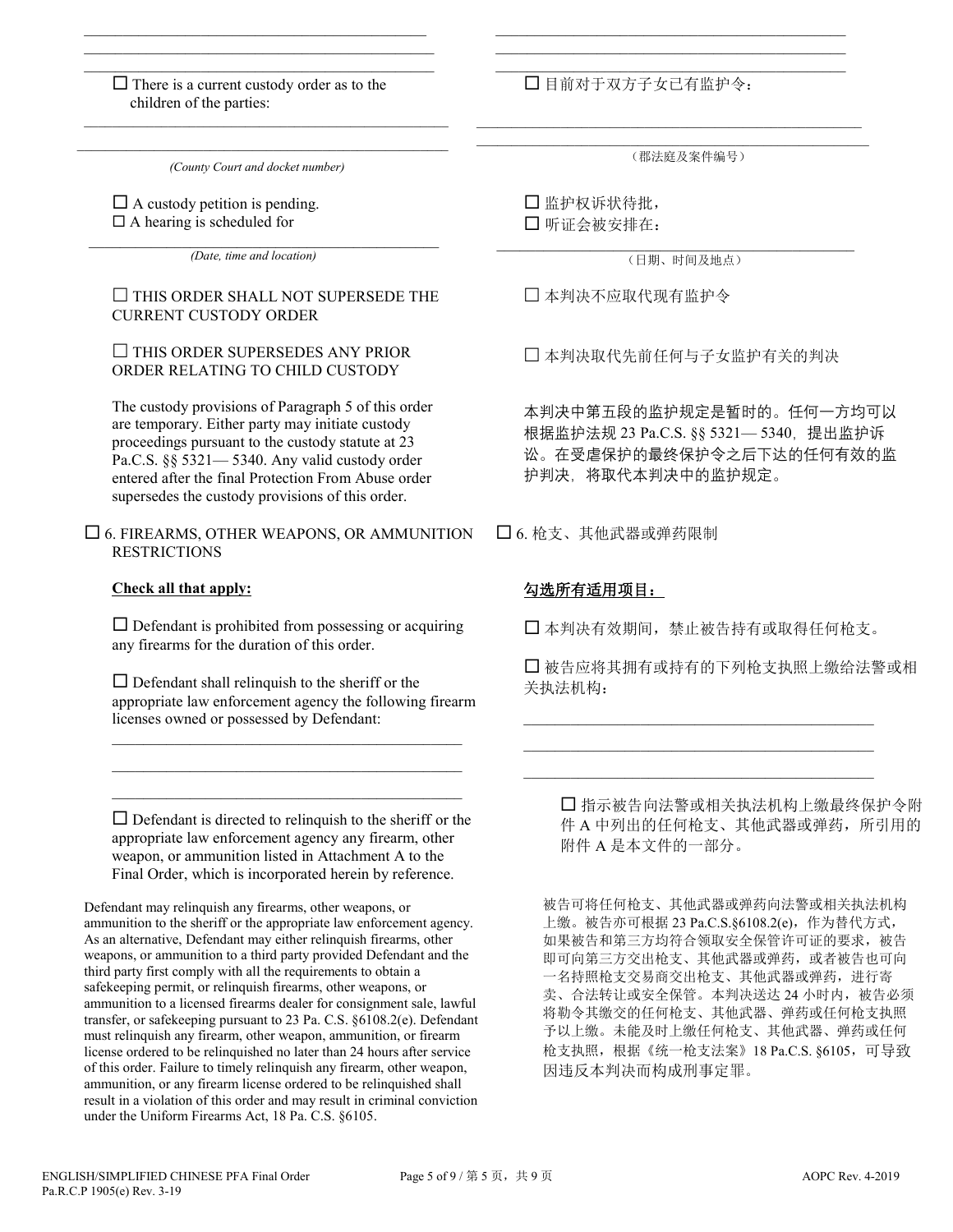$\Box$  7. Any firearm delivered to the sheriff or the appropriate law enforcement agency or transferred to a licensed firearm dealer or a qualified third party, who satisfies the procedural and substantive requirements to obtain a safekeeping permit issued under 23 Pa C.S. §6108.3 pursuant to this order or the temporary order, shall not be returned to Defendant until further order of court or as otherwise provided by law.

- $\square$  8. The Pennsylvania State Police, the municipal police, or the sheriff shall accompany Plaintiff to his or her residence to retrieve personal belongings.
- $\Box$  9. The following additional relief is granted as authorized by §6108 of the Act: \_\_\_\_\_\_\_\_\_\_\_\_\_\_\_\_\_\_\_\_\_\_\_\_\_\_\_\_\_\_\_\_\_\_\_\_\_\_\_\_\_\_\_\_\_

 $\overline{a_1}$  ,  $\overline{a_2}$  ,  $\overline{a_3}$  ,  $\overline{a_4}$  ,  $\overline{a_5}$  ,  $\overline{a_6}$  ,  $\overline{a_7}$  ,  $\overline{a_8}$  ,  $\overline{a_9}$  ,  $\overline{a_9}$  ,  $\overline{a_9}$  ,  $\overline{a_9}$  ,  $\overline{a_9}$  ,  $\overline{a_9}$  ,  $\overline{a_9}$  ,  $\overline{a_9}$  ,  $\overline{a_9}$  ,  $\overline{a_1}$  ,  $\overline{a_2}$  ,  $\overline{a_3}$  ,  $\overline{a_4}$  ,  $\overline{a_5}$  ,  $\overline{a_6}$  ,  $\overline{a_7}$  ,  $\overline{a_8}$  ,  $\overline{a_9}$  ,  $\overline{a_9}$  ,  $\overline{a_9}$  ,  $\overline{a_9}$  ,  $\overline{a_9}$  ,  $\overline{a_9}$  ,  $\overline{a_9}$  ,  $\overline{a_9}$  ,  $\overline{a_9}$  ,

> $\square$  Defendant is prohibited from stalking, as defined in 18 Pa.C.S.§2709.1, or harassing, as defined in 18 Pa.C.S.§2709, the following family and household members of Plaintiff:

 $\mathcal{L}_\text{max}$  and  $\mathcal{L}_\text{max}$  and  $\mathcal{L}_\text{max}$  and  $\mathcal{L}_\text{max}$  $\mathcal{L}_\mathcal{L}$  , and the set of the set of the set of the set of the set of the set of the set of the set of the set of the set of the set of the set of the set of the set of the set of the set of the set of the set of th

- 7. 任何根据本判决或临时判决而上缴给法警或相关执法机 构、转让给持照枪支交易商或转让给符合条件、根据 23 Pa C.S.§6108.3 的程序及实质要求而获得安全保管许可证的第 三方的枪支,除非经法庭进一步判决或法律另有规定,否 则不得归还给被告。
- 8. 宾夕法尼亚州警察局的市警察或法警,需陪同原告回其住 所取回个人物品,当判决或诉讼送达到被告时。

 $\mathcal{L}=\underbrace{\mathcal{L}=\mathcal{L}=\mathcal{L}=\mathcal{L}=\mathcal{L}=\mathcal{L}=\mathcal{L}=\mathcal{L}=\mathcal{L}=\mathcal{L}=\mathcal{L}=\mathcal{L}=\mathcal{L}=\mathcal{L}=\mathcal{L}=\mathcal{L}=\mathcal{L}=\mathcal{L}=\mathcal{L}=\mathcal{L}=\mathcal{L}=\mathcal{L}=\mathcal{L}=\mathcal{L}=\mathcal{L}=\mathcal{L}=\mathcal{L}=\mathcal{L}=\mathcal{L}=\mathcal{L}=\mathcal{L}=\mathcal{L}=\mathcal{L}=\mathcal{L}=\mathcal{L}=\$  $\_$  , and the set of the set of the set of the set of the set of the set of the set of the set of the set of the set of the set of the set of the set of the set of the set of the set of the set of the set of the set of th  $\_$  , and the set of the set of the set of the set of the set of the set of the set of the set of the set of the set of the set of the set of the set of the set of the set of the set of the set of the set of the set of th

9. 根据《法案》§6108,准予下列额外补偿:

□ 被告不得跟踪(按照 18 Pa.C.S.§2709.1 定义)或骚 扰(按照 18 Pa.C.S.§2709 定义)下列原告家人及家庭 成员:

| Name /姓名 | Address / 地址 | Relationship to Plaintiff /<br>与原告的关系 |
|----------|--------------|---------------------------------------|
|          |              |                                       |
|          |              |                                       |
|          |              |                                       |

 $\Box$  Other relief:

其他补偿:

 $\Box$  10. Defendant is directed to pay temporary support for:

\_\_\_\_\_\_\_\_\_\_\_\_\_\_\_\_\_\_\_\_\_\_\_\_\_\_\_\_\_\_\_\_\_\_\_\_\_\_\_\_\_\_\_\_\_ *(Names of the persons for whom support is to be paid)* as follows: \_\_\_\_\_\_\_\_\_\_\_\_\_\_\_\_\_\_\_\_\_\_\_\_\_\_\_\_\_\_\_\_\_\_\_\_\_\_\_\_\_\_\_\_\_

 $\mathcal{L}_\text{max}$  and  $\mathcal{L}_\text{max}$  and  $\mathcal{L}_\text{max}$  and  $\mathcal{L}_\text{max}$  and  $\mathcal{L}_\text{max}$ 

\_\_\_\_\_\_\_\_\_\_\_\_\_\_\_\_\_\_\_\_\_\_\_\_\_\_\_\_\_\_\_\_\_\_\_\_\_\_\_\_\_\_\_\_\_

 $\mathcal{L}_\text{max}$  and  $\mathcal{L}_\text{max}$  and  $\mathcal{L}_\text{max}$  and  $\mathcal{L}_\text{max}$  and  $\mathcal{L}_\text{max}$ *(Amount, frequency and other terms and conditions of the Support Order)*

This order for support shall remain in effect until a final support order is entered by this court. However, this order shall lapse automatically if Plaintiff does not file a complaint for support with the Domestic Relations Section of the court within two weeks of the date of this order. The amount of this temporary order does not necessarily reflect Defendant's correct support obligation, which shall be determined in accordance with the guidelines at the support hearing. Any adjustments in the final amount of support shall be credited, retroactive to this date, to the appropriate party.

10. 指示被告向以下对象支付临时赡养费:

 $\overline{a_1}$  ,  $\overline{a_2}$  ,  $\overline{a_3}$  ,  $\overline{a_4}$  ,  $\overline{a_5}$  ,  $\overline{a_6}$  ,  $\overline{a_7}$  ,  $\overline{a_8}$  ,  $\overline{a_9}$  ,  $\overline{a_9}$  ,  $\overline{a_9}$  ,  $\overline{a_9}$  ,  $\overline{a_9}$  ,  $\overline{a_9}$  ,  $\overline{a_9}$  ,  $\overline{a_9}$  ,  $\overline{a_9}$  , (赡养费支付对象姓名)

\_\_\_\_\_\_\_\_\_\_\_\_\_\_\_\_\_\_\_\_\_\_\_\_\_\_\_\_\_\_\_\_\_\_\_\_\_\_\_\_\_\_\_\_\_

\_\_\_\_\_\_\_\_\_\_\_\_\_\_\_\_\_\_\_\_\_\_\_\_\_\_\_\_\_\_\_\_\_\_\_\_\_\_\_\_\_\_\_\_\_

 $\mathcal{L}_\text{max}$  and  $\mathcal{L}_\text{max}$  and  $\mathcal{L}_\text{max}$  and  $\mathcal{L}_\text{max}$  and  $\mathcal{L}_\text{max}$  $\mathcal{L}_\mathcal{L}$  , which is a set of the set of the set of the set of the set of the set of the set of the set of the set of the set of the set of the set of the set of the set of the set of the set of the set of the set of

如下:  $\overline{a_1}$  ,  $\overline{a_2}$  ,  $\overline{a_3}$  ,  $\overline{a_4}$  ,  $\overline{a_5}$  ,  $\overline{a_6}$  ,  $\overline{a_7}$  ,  $\overline{a_8}$  ,  $\overline{a_9}$  ,  $\overline{a_9}$  ,  $\overline{a_9}$  ,  $\overline{a_9}$  ,  $\overline{a_9}$  ,  $\overline{a_9}$  ,  $\overline{a_9}$  ,  $\overline{a_9}$  ,  $\overline{a_9}$  ,

\_\_\_\_\_\_\_\_\_\_\_\_\_\_\_\_\_\_\_\_\_\_\_\_\_\_\_\_\_\_\_\_\_\_\_\_\_\_\_\_\_\_\_\_\_ (数额、频率及赡养令其他条例条款)

本庭下达最终判决令前,本赡养令将持续有效。但 是,如果被告在本判决签署两周内未向本庭的家庭关 系部提出赡养诉状,本判决将自动失效。本临时令的 数额未必反映被告准确的赡养义务,该义务应据赡养 听证会的标准而决定。对赡养费最终数额的任何调整 均将追溯至今日并归还给相关当事人。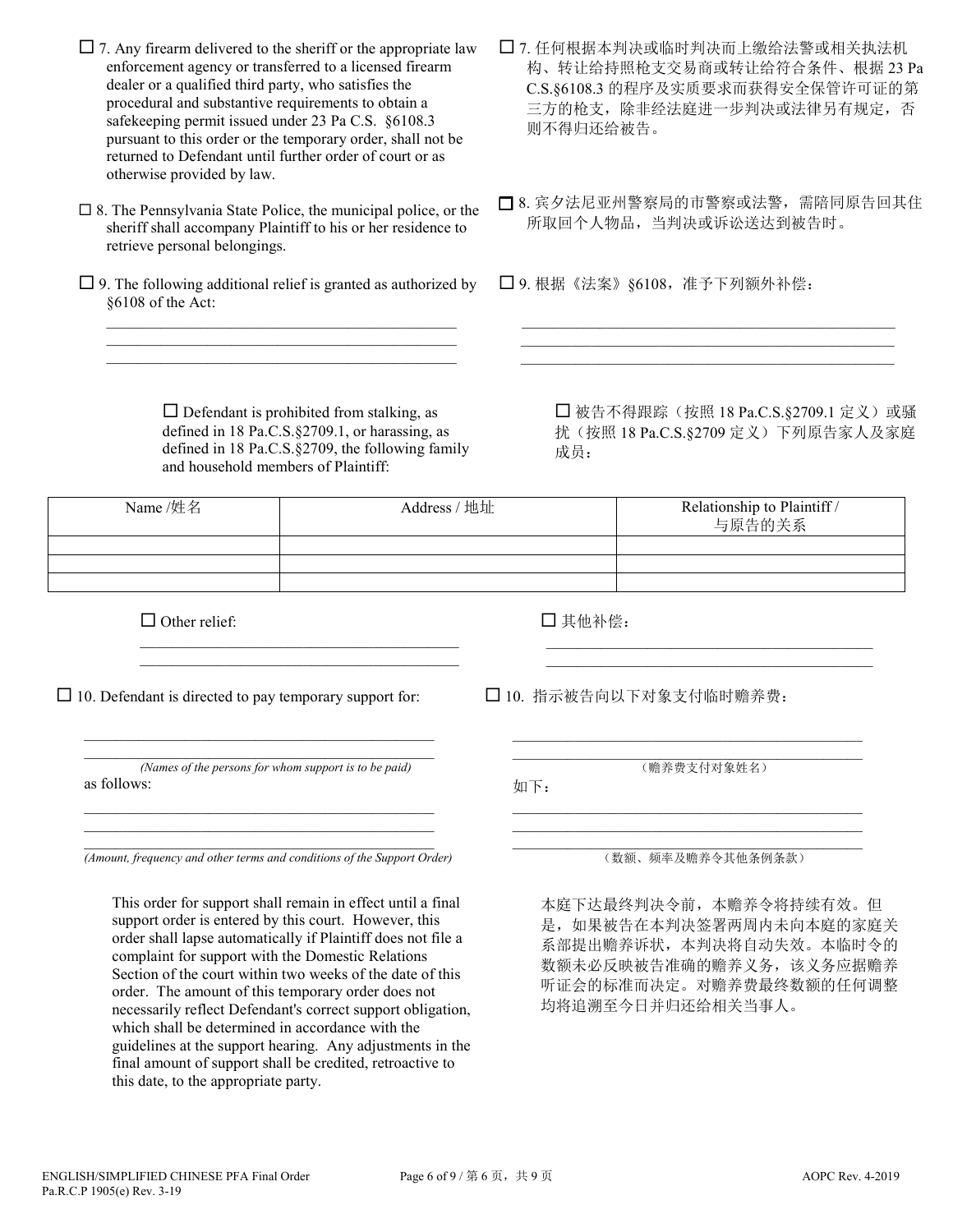| $\Box$ 11. $\Box$ (a) The costs of this action are imposed on |
|---------------------------------------------------------------|
| Defendant.                                                    |

 $\Box$  (b) Because this order followed a contested proceeding, or a hearing at which the Defendant was not present, despite being served with a copy of the petition, temporary order and notice of the date, time and place of the hearing, Defendant is ordered to pay an additional \$100 surcharge to the court, which shall be distributed in the manner set forth in 23 Pa. C.S. §6106(d).

 $\Box$  (c) Upon a showing of good cause or finding that the Defendant is unable to pay, the costs of this action are waived.

 $\Box$  12. Defendant shall pay \$ \_\_\_\_\_\_\_\_\_\_\_\_\_\_ to Plaintiff by as compensation for Plaintiff's  *(Date)*

out-of-pocket losses, which are as follows:

 $\square$  An installment Schedule is ordered as follows:

\_\_\_\_\_\_\_\_\_\_\_\_\_\_\_\_\_\_\_\_\_\_\_\_\_\_\_\_\_\_\_\_\_\_\_\_\_\_\_\_\_\_\_\_\_  $\mathcal{L}_\mathcal{L} = \{ \mathcal{L}_\mathcal{L} = \{ \mathcal{L}_\mathcal{L} = \{ \mathcal{L}_\mathcal{L} = \{ \mathcal{L}_\mathcal{L} = \{ \mathcal{L}_\mathcal{L} = \{ \mathcal{L}_\mathcal{L} = \{ \mathcal{L}_\mathcal{L} = \{ \mathcal{L}_\mathcal{L} = \{ \mathcal{L}_\mathcal{L} = \{ \mathcal{L}_\mathcal{L} = \{ \mathcal{L}_\mathcal{L} = \{ \mathcal{L}_\mathcal{L} = \{ \mathcal{L}_\mathcal{L} = \{ \mathcal{L}_\mathcal{$  $\mathcal{L}_\mathcal{L} = \{ \mathcal{L}_\mathcal{L} = \{ \mathcal{L}_\mathcal{L} = \{ \mathcal{L}_\mathcal{L} = \{ \mathcal{L}_\mathcal{L} = \{ \mathcal{L}_\mathcal{L} = \{ \mathcal{L}_\mathcal{L} = \{ \mathcal{L}_\mathcal{L} = \{ \mathcal{L}_\mathcal{L} = \{ \mathcal{L}_\mathcal{L} = \{ \mathcal{L}_\mathcal{L} = \{ \mathcal{L}_\mathcal{L} = \{ \mathcal{L}_\mathcal{L} = \{ \mathcal{L}_\mathcal{L} = \{ \mathcal{L}_\mathcal{$ 

 $\mathcal{L}_\text{max}$  and  $\mathcal{L}_\text{max}$  and  $\mathcal{L}_\text{max}$  and  $\mathcal{L}_\text{max}$  and  $\mathcal{L}_\text{max}$  $\mathcal{L}_\mathcal{L} = \{ \mathcal{L}_\mathcal{L} = \{ \mathcal{L}_\mathcal{L} = \{ \mathcal{L}_\mathcal{L} = \{ \mathcal{L}_\mathcal{L} = \{ \mathcal{L}_\mathcal{L} = \{ \mathcal{L}_\mathcal{L} = \{ \mathcal{L}_\mathcal{L} = \{ \mathcal{L}_\mathcal{L} = \{ \mathcal{L}_\mathcal{L} = \{ \mathcal{L}_\mathcal{L} = \{ \mathcal{L}_\mathcal{L} = \{ \mathcal{L}_\mathcal{L} = \{ \mathcal{L}_\mathcal{L} = \{ \mathcal{L}_\mathcal{$  $\mathcal{L}_\mathcal{L} = \{ \mathcal{L}_\mathcal{L} = \{ \mathcal{L}_\mathcal{L} = \{ \mathcal{L}_\mathcal{L} = \{ \mathcal{L}_\mathcal{L} = \{ \mathcal{L}_\mathcal{L} = \{ \mathcal{L}_\mathcal{L} = \{ \mathcal{L}_\mathcal{L} = \{ \mathcal{L}_\mathcal{L} = \{ \mathcal{L}_\mathcal{L} = \{ \mathcal{L}_\mathcal{L} = \{ \mathcal{L}_\mathcal{L} = \{ \mathcal{L}_\mathcal{L} = \{ \mathcal{L}_\mathcal{L} = \{ \mathcal{L}_\mathcal{$ 

OR

 $\square$  Plaintiff is granted leave to present a petition, with appropriate notice to Defendant, to \_\_\_\_\_\_\_\_\_\_\_\_\_\_\_\_\_

 $\mathcal{L}_\text{max}$  and  $\mathcal{L}_\text{max}$  and  $\mathcal{L}_\text{max}$  and  $\mathcal{L}_\text{max}$  and  $\mathcal{L}_\text{max}$  $\mathcal{L}_\mathcal{L} = \{ \mathcal{L}_\mathcal{L} = \{ \mathcal{L}_\mathcal{L} = \{ \mathcal{L}_\mathcal{L} = \{ \mathcal{L}_\mathcal{L} = \{ \mathcal{L}_\mathcal{L} = \{ \mathcal{L}_\mathcal{L} = \{ \mathcal{L}_\mathcal{L} = \{ \mathcal{L}_\mathcal{L} = \{ \mathcal{L}_\mathcal{L} = \{ \mathcal{L}_\mathcal{L} = \{ \mathcal{L}_\mathcal{L} = \{ \mathcal{L}_\mathcal{L} = \{ \mathcal{L}_\mathcal{L} = \{ \mathcal{L}_\mathcal{$ 

 $\mathcal{L}_\mathcal{L} = \{ \mathcal{L}_\mathcal{L} = \{ \mathcal{L}_\mathcal{L} = \{ \mathcal{L}_\mathcal{L} = \{ \mathcal{L}_\mathcal{L} = \{ \mathcal{L}_\mathcal{L} = \{ \mathcal{L}_\mathcal{L} = \{ \mathcal{L}_\mathcal{L} = \{ \mathcal{L}_\mathcal{L} = \{ \mathcal{L}_\mathcal{L} = \{ \mathcal{L}_\mathcal{L} = \{ \mathcal{L}_\mathcal{L} = \{ \mathcal{L}_\mathcal{L} = \{ \mathcal{L}_\mathcal{L} = \{ \mathcal{L}_\mathcal{$  *(Insert name of Judge or court to which the petition should be presented)*

requesting recovery of out-of-pocket losses. The petition shall include an exhibit itemizing all claimed out-of-pocket losses, copies of all bills and estimates of repair, and an order scheduling a hearing. No fee shall be required by the prothonotary's office for the filing of this petition.

 $\Box$  13. THIS ORDER SUPERSEDES ANY PRIOR PROTECTION FROM ABUSE ORDER OBTAINED BY THE SAME PLAINTIFF AGAINST THE SAME DEFENDANT.

 $\Box$  14. All provisions of this order shall expire (Check one):

> in \_\_\_\_\_\_\_\_\_\_\_\_\_\_\_\_\_, on \_\_\_\_\_\_\_\_\_\_\_\_\_\_\_\_\_ *(Days, months, or years) (Date)*

> $\mathcal{L}_\mathcal{L}$  , where  $\mathcal{L}_\mathcal{L}$  , we have the set of the set of the set of the set of the set of the set of the set of the set of the set of the set of the set of the set of the set of the set of the set of the set

OR

 $\Box$  in three years, on

 $\Box$  11.  $\Box$ (a) 本案费用由被告承担。

 (b) 由于本判决之前的程序有所争议,亦或因为被 告在已被送达《受虐保护诉状》副本及听证会日 期、时间、地点通知的情况下仍缺席此前的听证 会,此令被告向本庭额外支付 100 美元附加费。费 用按 23 Pa.C.S.§6106(d) 处理。

 (c) 因有充足理由或因发现被告无支付能力,本案 费用予以免除。

12. 被告应于\_\_\_\_\_\_\_\_\_\_\_\_\_\_\_\_\_\_\_\_\_\_\_\_前向原告支付 (日期) 美元,用以补偿原告的自付费用

 $\mathcal{L}_\mathcal{L}$  , and the set of the set of the set of the set of the set of the set of the set of the set of the set of the set of the set of the set of the set of the set of the set of the set of the set of the set of th  $\mathcal{L}_\mathcal{L}$  , and the set of the set of the set of the set of the set of the set of the set of the set of the set of the set of the set of the set of the set of the set of the set of the set of the set of the set of th  $\mathcal{L}_\mathcal{L}$  , and the set of the set of the set of the set of the set of the set of the set of the set of the set of the set of the set of the set of the set of the set of the set of the set of the set of the set of th

\_\_\_\_\_\_\_\_\_\_\_\_\_\_\_\_\_\_\_\_\_\_\_\_\_\_\_\_\_\_\_\_\_\_\_\_\_\_\_\_\_\_\_\_\_  $\mathcal{L}_\mathcal{L}$  , and the set of the set of the set of the set of the set of the set of the set of the set of the set of the set of the set of the set of the set of the set of the set of the set of the set of the set of th  $\mathcal{L}_\mathcal{L}$  , and the set of the set of the set of the set of the set of the set of the set of the set of the set of the set of the set of the set of the set of the set of the set of the set of the set of the set of th

损失, 明细如下:

兹令分期付款时间表如下:

或

 准予原告提出诉状,但须给被告适当的通知,呈 予:\_\_\_\_\_\_\_\_\_\_\_\_\_\_\_\_\_\_\_\_\_\_\_\_\_\_\_\_\_\_\_\_\_\_\_\_\_\_\_\_\_

\_\_\_\_\_\_\_\_\_\_\_\_\_\_\_\_\_\_\_\_\_\_\_\_\_\_\_\_\_\_\_\_\_\_\_\_\_\_\_\_\_\_\_\_\_ \_\_\_\_\_\_\_\_\_\_\_\_\_\_\_\_\_\_\_\_\_\_\_\_\_\_\_\_\_\_\_\_\_\_\_\_\_\_\_\_\_\_\_\_\_

#### \_\_\_\_\_\_\_\_\_\_\_\_\_\_\_\_\_\_\_\_\_\_\_\_\_\_\_\_\_\_\_\_\_\_\_\_\_\_\_\_\_\_\_\_\_ (填入诉状所应提交的法官或法庭)

要求追偿自付费用损失。该诉状应包含一份证据清单, 列出所有索赔的自付费用损失、所有账单副本及修理费 用估算细目,还应包括一份安排听证的决议,对于此诉 状的提交,首席书记官办公室不应收取任何费用。

- 13. 本判决取代先前任何由同一原告针对同一被告获得的 受虐保护判决。
- 14 .本判决所有条款失效日期为 (勾选一项):

| 口在    |         | 后,于                         |      |         |
|-------|---------|-----------------------------|------|---------|
|       | (日数或月数) |                             | (日期) |         |
| 或     |         |                             |      |         |
| 口三年后于 |         |                             |      |         |
|       |         |                             |      | $\circ$ |
|       |         | $\times$ FT $+$ HT $\times$ |      |         |

ENGLISH/SIMPLIFIED CHINESE PFA Final Order Page 7 of 9 / 第 7 页, 共 9 页 AOPC Rev. 4-2019 Pa.R.C.P 1905(e) Rev. 3-19 . *(Date)*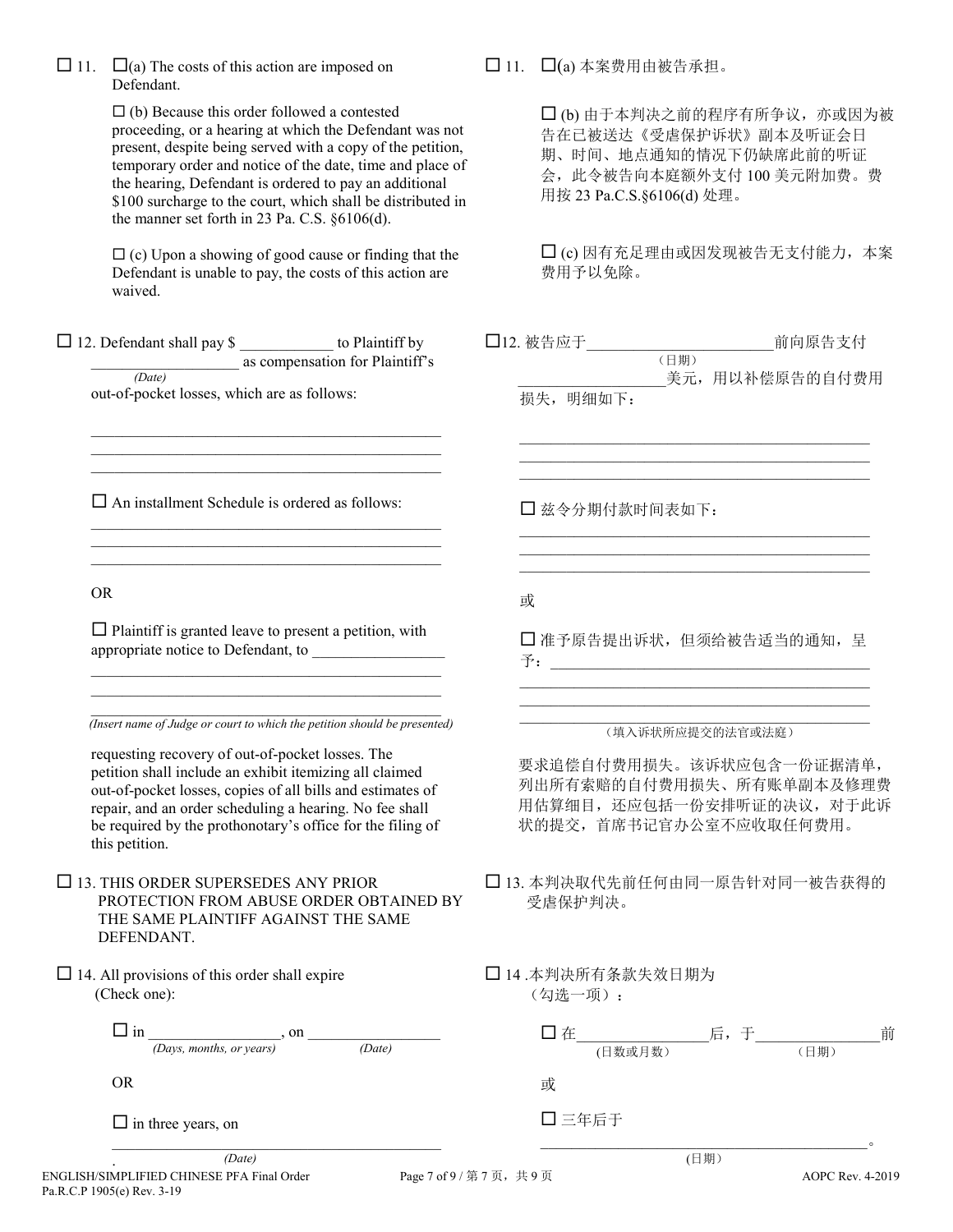## **NOTICE TO DEFENDANT**

DEFENDANT IS HEREBY NOTIFIED THAT FAILURE TO OBEY THIS ORDER MAY RESULT IN ARREST AS SET FORTH IN 23 PA.C.S. § 6113 AND THAT VIOLATION OF THE ORDER MAY RESULT IN A CHARGE OF INDIRECT CRIMINAL CONTEMPT AS SET FORTH IN 23 PA.C.S. § 6114. VIOLATION MAY ALSO SUBJECT YOU TO PROSECUTION AND CRIMINAL PENALTIES UNDER THE PENNSYLVANIA CRIMES CODE. A VIOLATION OF THIS ORDER MAY RESULT IN THE REVOCATION OF THE SAFEKEEPING PERMIT, WHICH WILL REQUIRE THE IMMEDIATE RELINQUISHMENT OF YOUR FIREARMS, OTHER WEAPONS, AND AMMUNITION TO THE SHERIFF OR THE APPROPRIATE LAW ENFORCEMENT AGENCY. PLAINTIFF'S CONSENT TO CONTACT BY DEFENDANT SHALL NOT INVALIDATE THIS ORDER, WHICH CAN ONLY BE MODIFIED BY FURTHER ORDER OF COURT. 23 Pa. C.S. §6108(g).

THIS ORDER IS ENFORCEABLE IN ALL FIFTY (50) STATES, THE DISTRICT OF COLUMBIA, TRIBAL LANDS, US TERRITORIES, AND THE COMMONWEALTH OF PUERTO RICO UNDER THE VIOLENCE AGAINST WOMEN ACT, 18 U.S.C. §2265. IF YOU TRAVEL OUTSIDE OF THE STATE AND INTENTIONALLY VIOLATE THIS ORDER, YOU MAY BE SUBJECT TO FEDERAL CRIMINAL PROCEEDINGS UNDER THAT ACT. 18 U.S.C. §§2261-2262. IF YOU POSSESS A FIREARM OR ANY AMMUNITION WHILE THIS ORDER IS IN EFFECT, YOU MAY BE CHARGED WITH A FEDERAL CRIMINAL OFFENSE EVEN IF THIS PENNSYLVANIA ORDER DOES NOT EXPRESSLY PROHIBIT YOU FROM POSSESSING FIREARMS OR AMMUNITION UNDER 18 U.S.C. §922(g)(8) OR STATE CRIMINAL OFFENSES AND STATE CRIMINAL PENALTIES UNDER 18 PA.C.S. § 6105.

## 被告须知

在此通知被告,根据 23 Pa.C.S. § 6113, 不遵守本判决可导致被捕, 以及根据 23 Pa.C.S. § 6114, 违反本判决可能导致以 间接蔑视法庭刑事罪的指控。根据宾夕法尼亚州刑事法令,违反判决还可以使您受到公诉及刑事惩罚。违反本判决还可以导 致保管许可证的撤销,这将要求您立即将枪支、其他武器及弹药上缴给法警或相关执法机构。原告同意被告与其接触并不能 使本判决失效,本判决惟有提交以此为目的适当的法庭文件方得修改,并需得到法庭进一步判决。23 Pa.C.S.§6108(g)。

 根据《防止暴力虐待妇女法案》,本判决在全美五十(50)州、哥伦比亚特区、部落属地、联邦领土以及波多黎各皆可 执行。如果您旅行到外州并有意违反本判决,根据该法案,您有可能被联邦刑事起诉。18 U.S.C. §2261-2262。在本判决有 效期间, 如果您持有枪支或任何弹药, 即使这份宾夕法尼亚州判决没有明确禁止您持有枪支或弹药, 根据 18 U.S.C.  $\S 922(g)(8)$ , 您仍有可能被控违反联邦刑事法律, 或根据 18 PA.C.S.  $\S 6105$ , 受到州内指控及惩罚。

## **NOTICE TO SHERIFF, POLICE, AND LAW ENFORCEMENT OFFICIALS**

The police and sheriff who have jurisdiction over Plaintiff's residence OR any location where a violation of this order occurs OR where Defendant may be located, shall enforce this order. The court shall have jurisdiction over any indirect criminal contempt proceeding, either in the county where the violation occurred or where this protective order was entered. An arrest for violation of Paragraphs 1 through 7 of this order may be without warrant, based solely on probable cause, whether or not the violation is committed in the presence of the police or any sheriff. 23 Pa. C.S. §6113.

Subsequent to an arrest, and without the necessity of a warrant, the police officer or sheriff shall seize all firearms, other weapons, and ammunition in Defendant's possession that were used or threatened to be used during the violation of the protection order or during prior incidents of abuse and any other firearms in Defendant's possession.

The  $\Box$ 

(Insert the appropriate name or title) shall maintain possession of firearms, other weapons, or ammunition until further order of the court.

When Defendant is placed under arrest for violation of the order, Defendant shall be taken to the appropriate authority or authorities before whom Defendant is to be arraigned. A "Complaint for Indirect Criminal Contempt" shall then be completed and signed by the police officer, sheriff, OR Plaintiff. Plaintiff's presence and signature are not required to file this complaint.

If sufficient grounds for violation of this order are alleged, Defendant shall be arraigned, bond set, if appropriate, and both parties given notice of the date of the hearing.